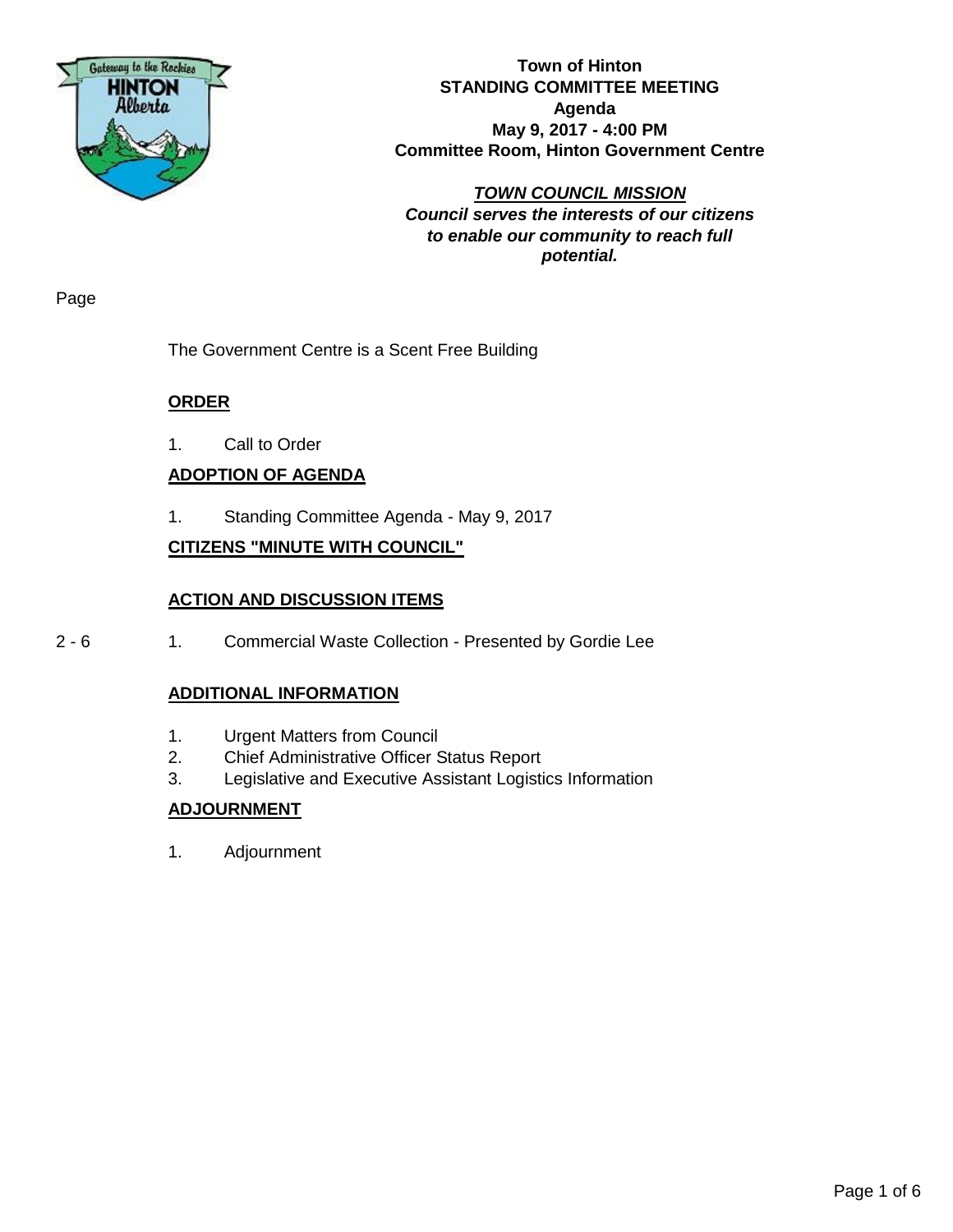

# **TOWN OF HINTON DIRECTION REQUEST**

| <b>DATE:</b>        | May 2, 2017                                            |
|---------------------|--------------------------------------------------------|
| TO:                 | <b>STANDING COMMITTEE MEETING OF MAY 9, 2017</b>       |
| <b>FROM:</b>        | Dale Woloszyn, Public Works Planning & Project Manager |
| <b>REVIEWED BY:</b> | Gordie Lee, Director of Infrastructure Services        |
| <b>APPROVED BY:</b> | Laura Howarth, Acting Chief Administrative Officer     |
|                     |                                                        |

## **RE**: **Commercial Waste Collection**

#### **Purpose**

This item is before Council to determine if there is a desire to pursue alternative service delivery for commercial waste collection.

#### **Issue**

The Town of Hinton currently provides commercial waste collection to all businesses using a side load truck. Some of the significant issues this has created includes:

- Illegal dumping & esthetics
- Contamination of waste (recycling material)
- Increased operating and maintenance costs (bin repairs and truck maintenance)
- Tipping fees

#### **Administration Comments on Situation / Options**

Businesses have reported a lack of convenient access to their bins because we require them to be placed on the street enabling access for the Town's side load trucks. Illegal dumping, litter and the overall esthetics have led to continuous complaints. Since the bins were placed in the commercial system in 1993, the cost of maintaining the bins has increased substantially. The current system cannot handle the frequency of the heavy commercial users. Limited options exist for alternate bin designs without a complete system overhaul.

Administration presented a report to Standing Committee in July 2016 and Council directed that an alternate service delivery be explored for commercial waste collection with more precise numbers for comparison purposes, as well as an option that included full cost recovery. The following options also allow for the moving of residential apartments and mobile parks to commercial rates, therefore eliminating the monthly adjustments for tenant vacancies.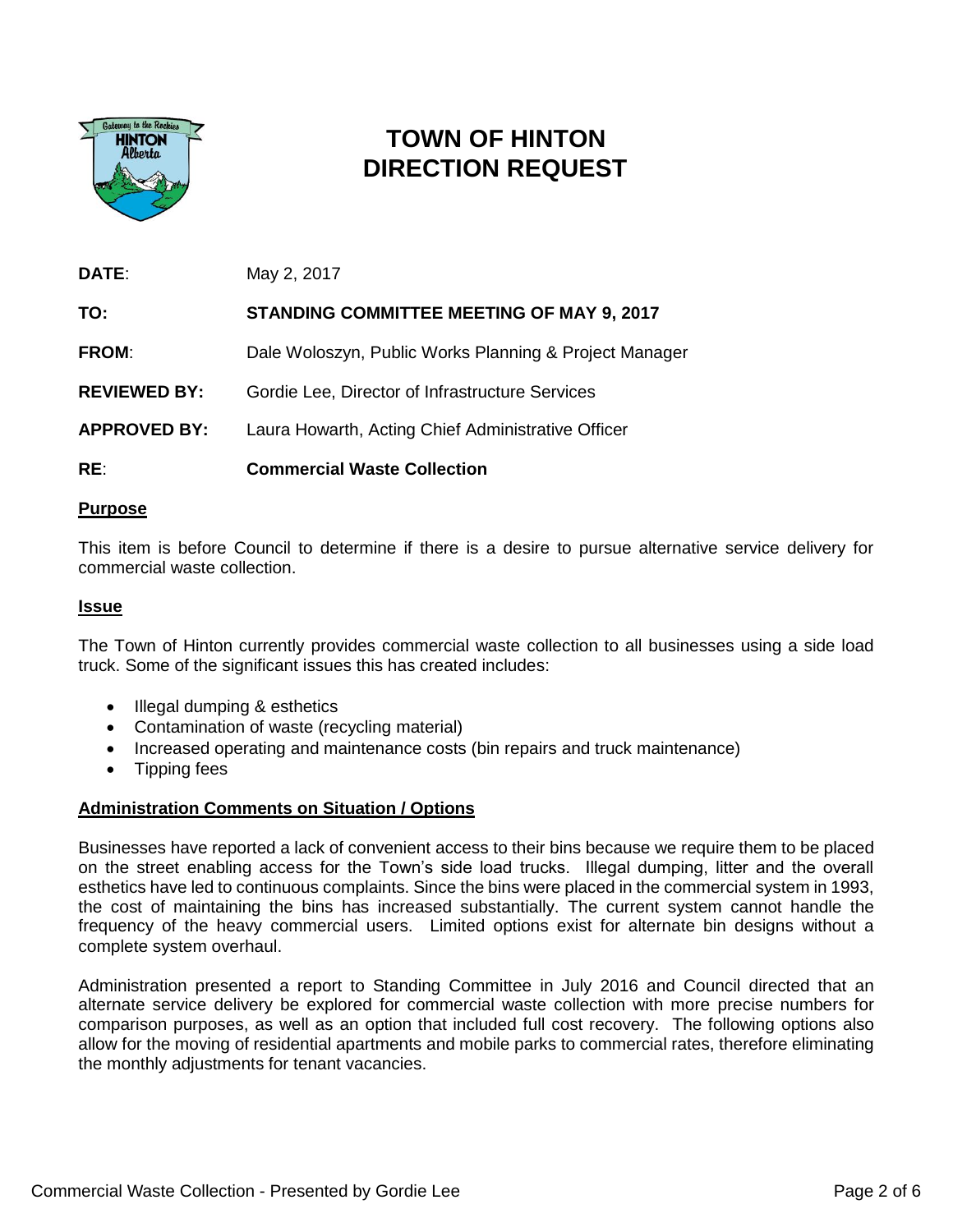This report offers four options for Council consideration:

- 1. Status quo side load collection and maintain current partial cost recovery model
- 2. Status quo side load collection and implement a new full cost recovery model
- 3. Purchase a front-end load truck and replace the heavy commercial and apartment/mobile park bins with the appropriate sized bins and implement a full cost recovery model
- 4. Heavy commercial businesses only enter into an agreement with private waste haulers

## **Option #1: Status Quo Side Load Collection and Maintain Partial Cost Recovery Model**

| <b>PROS</b>                                                                                                   | <b>CONS</b>                                                                                           |
|---------------------------------------------------------------------------------------------------------------|-------------------------------------------------------------------------------------------------------|
| Remains with one style of collection system                                                                   | Bins are out on the streets enabling illegal dumping<br>and contamination of waste being disposed and |
|                                                                                                               | poor esthetics.                                                                                       |
|                                                                                                               | Continued excessive cost of maintenance for bins<br>and equipment (\$190,000)                         |
|                                                                                                               | Limits the Town's ability to use appropriate sized<br>bins.                                           |
|                                                                                                               | Replace 300 of the older bins from 1993 - 1996<br>(\$308,000)                                         |
|                                                                                                               | Does not address fairness of collection system.<br>Heavy user's vs light users                        |
|                                                                                                               | Running operating deficit of \$206,000                                                                |
| <b>Current 2017 Cost</b>                                                                                      |                                                                                                       |
| $\geq 3$ yard / \$10.51 per lift<br>I.C.I Flat fee \$28.31 per mos.<br>Residential flat rate - 11.40 per mos. |                                                                                                       |

# **Option #2: Status Quo Side Load Collection and Implement Full Cost Recovery Model**

| <b>PROS</b>                                                                                                                                        | <b>CONS</b>                                                                                                      |
|----------------------------------------------------------------------------------------------------------------------------------------------------|------------------------------------------------------------------------------------------------------------------|
| Remains with one style of collection system                                                                                                        | Bins on the streets enabling illegal dumping and<br>contamination of waste being disposed and poor<br>esthetics. |
| Addresses the unfairness of the collection system.<br>Heavy users would be charged appropriately.<br>Tipping fees and wear and tear on the system. | Excessive cost of maintenance for bins and<br>equipment (\$190,000)                                              |
| Increased fees would address full cost recovery                                                                                                    | Limits the Town's ability to use appropriate sized<br>bins.                                                      |
| Savings of \$206,000 annually to Town Operations                                                                                                   | Replace 300 bins (\$308,000)                                                                                     |
|                                                                                                                                                    | Increases residential user fees by \$3.37 per mos.                                                               |
|                                                                                                                                                    | Increases heavy commercial user fees by \$10.21<br>per lift.                                                     |
|                                                                                                                                                    | Increases light commercial user fees by \$2.40 per<br>lift.                                                      |
|                                                                                                                                                    | I.C.I. flat fee increase of \$13.21 per mos                                                                      |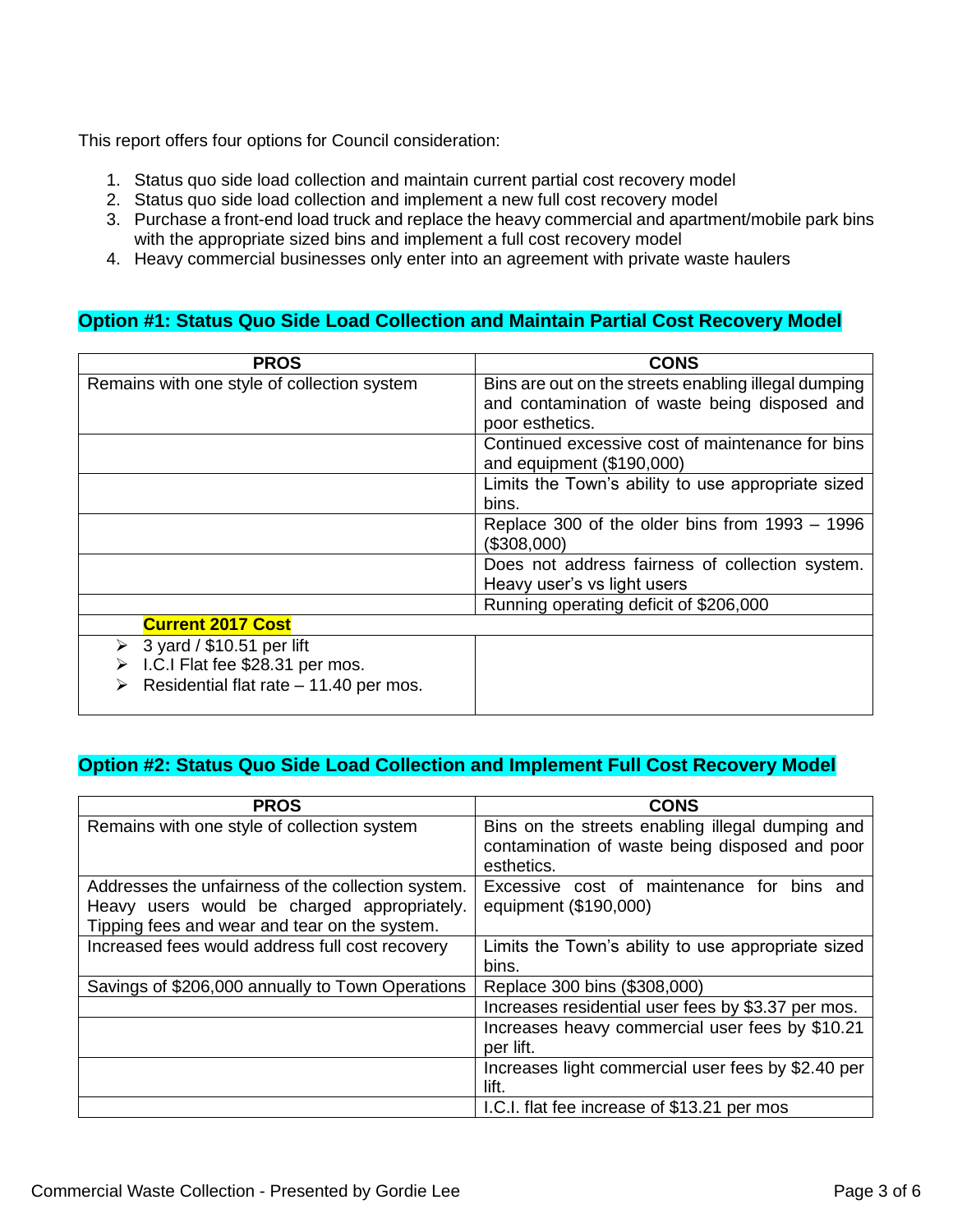| <b>Option #2 Projected Cost - Full Cost Recovery - 3-yard side loader</b> |                                         |  |
|---------------------------------------------------------------------------|-----------------------------------------|--|
| 3 yard / \$10.51 per lift                                                 | Heavy Commercial \$20.72 per lift       |  |
|                                                                           | Light Commercial \$12.91 per lift       |  |
|                                                                           | Mobile Parks \$16.22 per lift           |  |
|                                                                           | Apartments \$17.03 per lift             |  |
| Residential flat rate - \$11.40 per mos.                                  | Residential flat rate - \$14.39 per mos |  |
| I.C.I. Flat Fee \$28.31 per mos.                                          | I.C.I. Flat Fee \$41.52 per month       |  |

Commercial customers that have a bin will not be charged a flat fee. In addition, commercial customers that have a cardboard bin will not be charged additional recycling fees. On the waste bill, the flat fee will be structured to include both waste management fees and recycling fees. A recycling fee of \$13.21 is proposed to be added to the current flat fee of \$28.31. The total flat fee will be \$41.52.

Any commercial customer who would like to enter into an agreement with a private hauler may do so.

Residential customers flat rate for collection will be \$11.02 for waste collection and a recycling fee of \$3.37 per bill (\$14.39). This is an increase of \$2.99 per month.

## **Option #3: Purchase a front-end load truck, replace the heavy commercial and apartment/mobile park bins with the appropriate sized bins and implement a full cost recovery model**

| <b>PROS</b>                                                                                     | <b>CONS</b>                                                         |
|-------------------------------------------------------------------------------------------------|---------------------------------------------------------------------|
| Decreases waste contamination<br>➤                                                              | Increase in garbage collection fees for commercial                  |
| Better utilization of staff resources<br>⋗                                                      | customers of \$144,000.                                             |
| Saving of \$206,000<br>➤                                                                        |                                                                     |
| Revamped waste system<br>improves<br>➤                                                          |                                                                     |
| efficiency, truck maintenance and reduces                                                       |                                                                     |
| frequency of pickups (\$50,000/yr.)                                                             |                                                                     |
| Majority of bins placed on private property<br>reducing illegal dumping, litter & contamination | Capital investment of new front load garbage truck<br>$-$ \$325,000 |
| and overfilling bins improving esthetics for the                                                |                                                                     |
| town.                                                                                           |                                                                     |
| Recuperate collection costs, tipping fees and<br>capital costs with revised tipping fees.       | Capital investment of approx. 240 new bins -<br>\$300,000           |

| <b>Option #3 Projected Cost - Full Cost Recovery - 6-yard front-end load truck</b> |                                         |  |
|------------------------------------------------------------------------------------|-----------------------------------------|--|
| 3 yard / \$10.51 per lift (6 yd. equal = \$21.02)                                  | Heavy Commercial \$27.75 per lift       |  |
|                                                                                    | Light Commercial \$14.86 per lift       |  |
|                                                                                    | Mobile Parks \$14.38 per lift           |  |
|                                                                                    | Apartments \$14.38 per lift             |  |
| Residential flat rate - \$11.40 per mos.                                           | Residential flat rate - \$14.39 per mos |  |
| I.C.I. Flat Fee \$28.31 per mos.                                                   | I.C.I. Flat Fee \$38.52 per month       |  |

For option #3 to feasible, all heavy commercial, light commercial and residential commercial (apartments and mobile parks) bins must be changed to a front load style bin.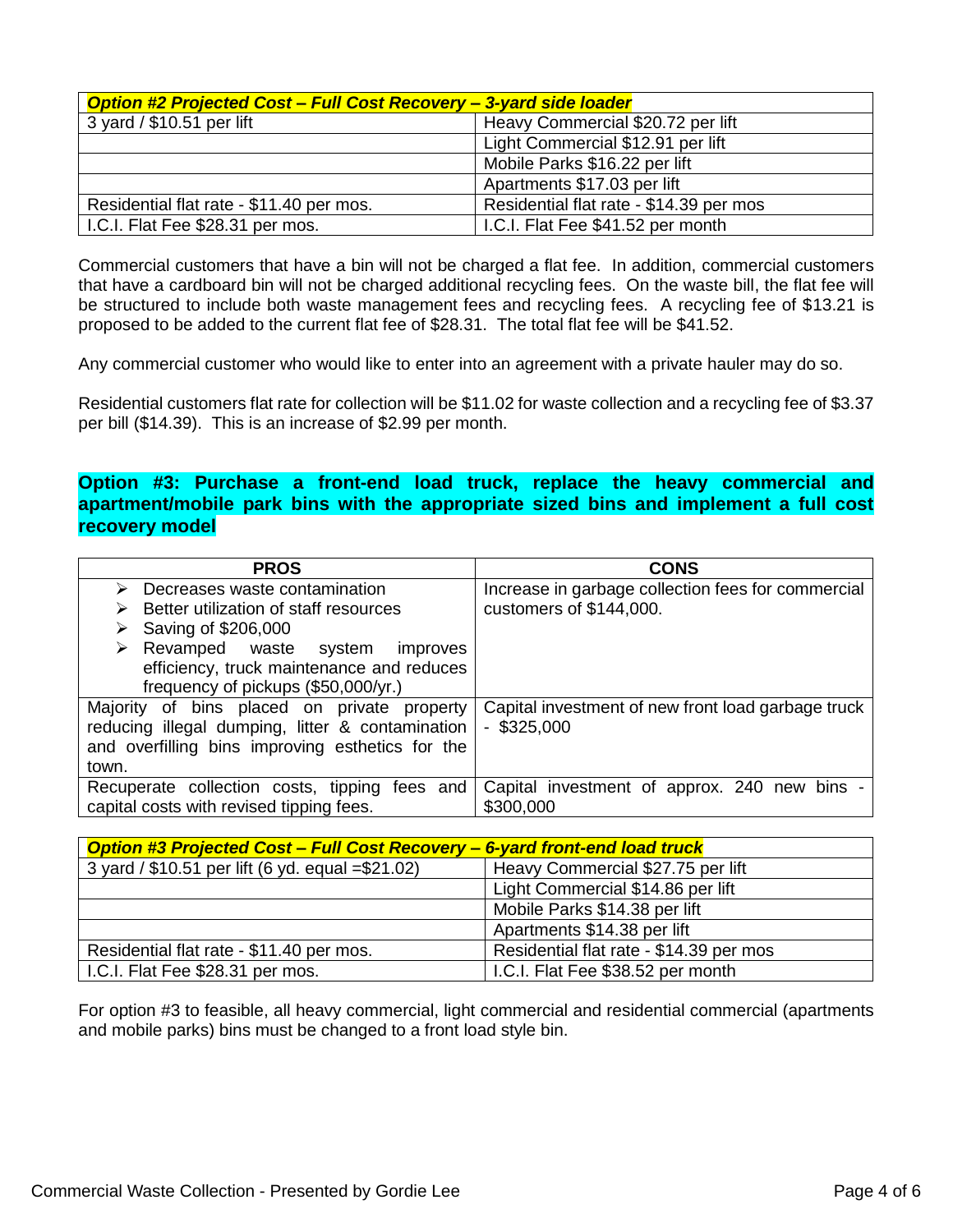# **Option #4: Heavy commercial businesses** *only* **enter into an agreement with private waste haulers**

| <b>PROS</b>                                                    | <b>CONS</b>                                      |  |  |
|----------------------------------------------------------------|--------------------------------------------------|--|--|
| Savings to the Town;                                           | Increase in garbage collection fees and disposal |  |  |
| $\triangleright$ \$625,000 one-time capital investment (not    | fees directly to the businesses. (See costing    |  |  |
| having to purchase new front load truck and<br>bins)           | charts below.)                                   |  |  |
| Approximately \$144,000 annually                               |                                                  |  |  |
| Bin maintenance,                                               |                                                  |  |  |
| <b>Fuel and Maintenance Costs</b>                              |                                                  |  |  |
| $\triangleright$ Extends the life of existing side load trucks |                                                  |  |  |
| $(3-5 \text{ years})$                                          |                                                  |  |  |
| $\triangleright$ Better utilization of resources               |                                                  |  |  |
| Majority of bins placed on private property reducing           |                                                  |  |  |
| illegal dumping, litter & contamination and overfilling        |                                                  |  |  |
| bins improving esthetics for the town.                         |                                                  |  |  |
| Addresses the unfairness of the collection system.             |                                                  |  |  |
| Heavy users would be charged appropriately.                    |                                                  |  |  |
| Tipping fees and wear and tear on the system                   |                                                  |  |  |
| Business would be able to foster a relationship with           |                                                  |  |  |
| individual needs with the waste haulers.                       |                                                  |  |  |
| Loss of Commercial revenue will be offset by                   |                                                  |  |  |
| increased revenue at the Landfill (\$65,000)                   |                                                  |  |  |

# **Town Front Load (Solid Waste)**

| <b>Scheduled Service</b>                      | <b>2016 Rate</b> | <b>Per Month</b> | <b>Town Annual Cost</b> |
|-----------------------------------------------|------------------|------------------|-------------------------|
| <b>Commercial Heavy</b><br>6 Yd. Bin per lift | \$27.75          | \$120.15         | \$1,441.75              |
| 3 Yd. Bin per lift                            | \$20.72          | \$89.72          | \$1,076.64              |
| <b>Light Commercial</b>                       |                  |                  |                         |
| 6 Yd. Bin per lift                            | \$14.86          | \$64.34          | \$772.08                |
| 3 Yd. Bin per lift                            | \$12.91          | \$55.92          | \$671.04                |
| Res. Commercial                               |                  |                  |                         |
| (Apts./Tr. Parks)<br>6 Yd. Bin per lift       | \$14.38          | \$62.25          | \$747.04                |
| 3 Yd. Bin per lift                            | \$17.03          | \$73.75          | \$885.00                |
|                                               |                  |                  |                         |

# **Commercial Front Load (Solid Waste) Private Hauler**

| <b>Scheduled Service</b> | <b>2016 Rate</b> | <b>Per Month</b> | <b>Private Hauler Annual</b> |
|--------------------------|------------------|------------------|------------------------------|
| 6 Yd. Bin per lift       | \$36             | \$155.88         | \$1,870.56                   |